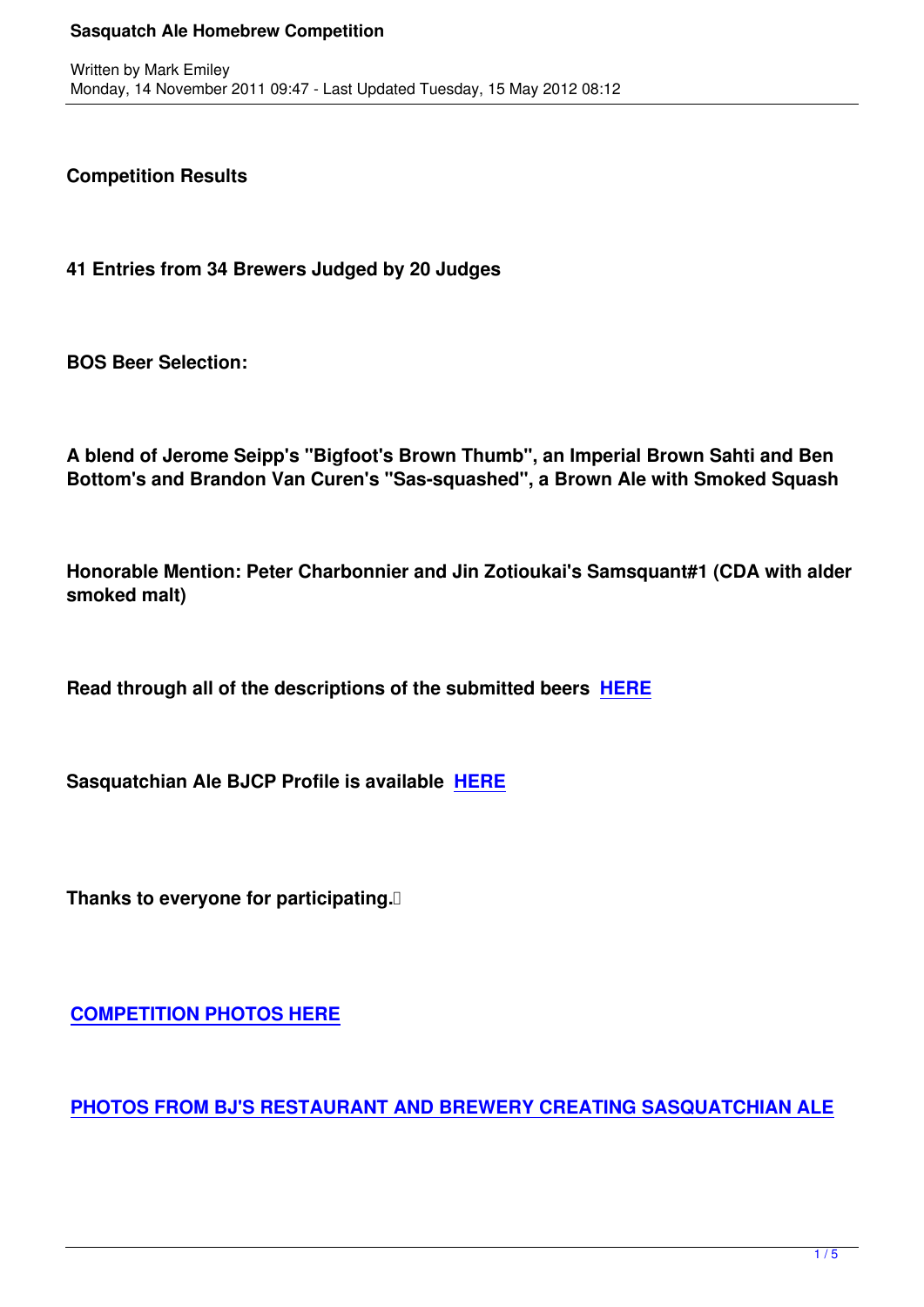**PHOTOS FROM BREWING SASQUATCHIAN ALE AT LARRY'S BREWING SUPPLY**

Want to try brewing a Sasquatch Beer at home? Here's a recipe to start with?

## **Sasquatchian Ale**

Size: 5.5 gal Efficiency: 80.0%

Original Gravity: 1.075 Terminal Gravity: 1.018 Color: 23.92 Alcohol: 7.88% Bitterness: 61.1

#### **Ingredients:**

6 lb Munich 10L Malt 5.5 lb Smoked Malt 1 lb Belgian Biscuit 1 lb Rye Flaked 0.5 lb Crystal Malt 60°L 0.5 lb Crystal Malt 80°L 0.25 lb Special B - Caramel malt 0.25 lb Carafa Special® TYPE II 0.25 lb Chocolate Malt 5 ea Juniper Boughs - Mash - added during mash 0.5 oz Corriander seeds - added during mash 1.5 oz Cascade (6.0%) - added during boil, boiled 60.0 m 0.5 oz Centennial (9.6%) - added during boil, boiled 60.0 m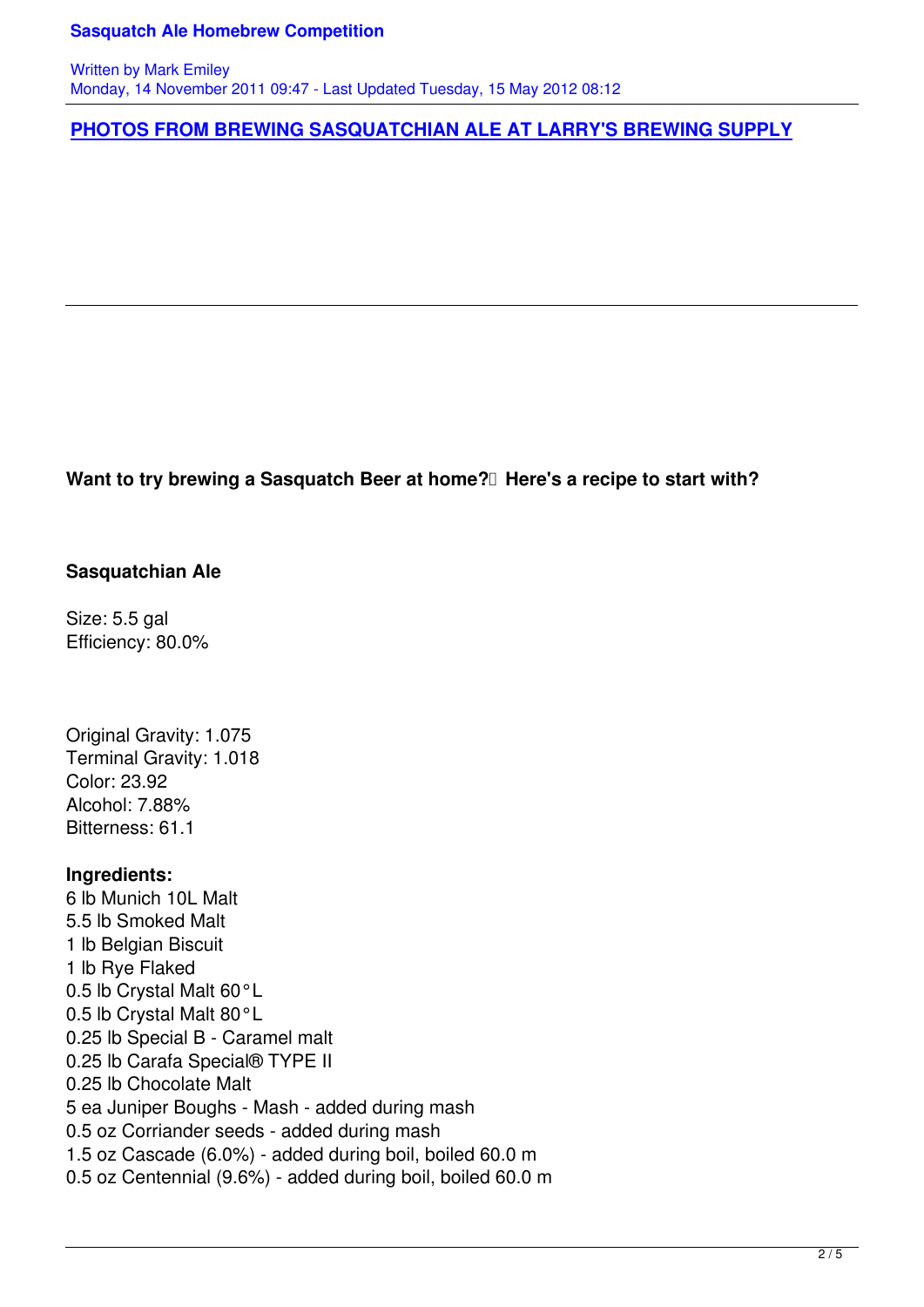#### **Sasquatch Ale Homebrew Competition**

Written by Mark Emiley Monday, 14 November 2011 09:47 - Last Updated Tuesday, 15 May 2012 08:12

0.5 oz Cascade (6.0%) - added during boil, boiled 30.0 m 0.5 oz Centennial (9.6%) - added during boil, boiled 30.0 m 0.5 oz Juniper Berries (fresh) - steeped after boil 0.5 oz Corriander seeds - steeped after boil 0.5 L WYeast 1056 American Ale

## **Mash Schedule:**

Mash In - Target: 152 °F Saccharification Rest - 30.0 min Mash Out - Target: 165 °F Sparge and Runoff: 6.62 gal

Ferment between 60-68F with American Ale yeast. Keg or carbonate as normal. Enjoy in the woods with fellow hair footed friends.

# **Sasquatch Ale Homebrew Competition**

With the 2012 National Homebrewers Conference in Bellevue next June, the Washington Homebrewers Association is looking for a special beer that Sasquatch (the honorary conference organizer) can be proud to serve to conference goers. We're looking to Washington homebrew club members to come up with they consider to be the embodiment of a "Sasquatch Ale" capture a special, Northwest, "Sasquatchian" flavor.

But what is a "Sasquatch Ale?" Ask yourself, "What Would Sasquatch Brew?" We are looking to Washington homebrew club members to come up with they consider to be the embodiment of a "Sasquatch Ale." Is it malty? Hoppy? Dark? Light? Hairy? Mysterious? Spiced? Smoky? Mossy? Woody? Who knows? But we want you to help us discover this style by entering the "Sasquatch" Ale Homebrew Competition."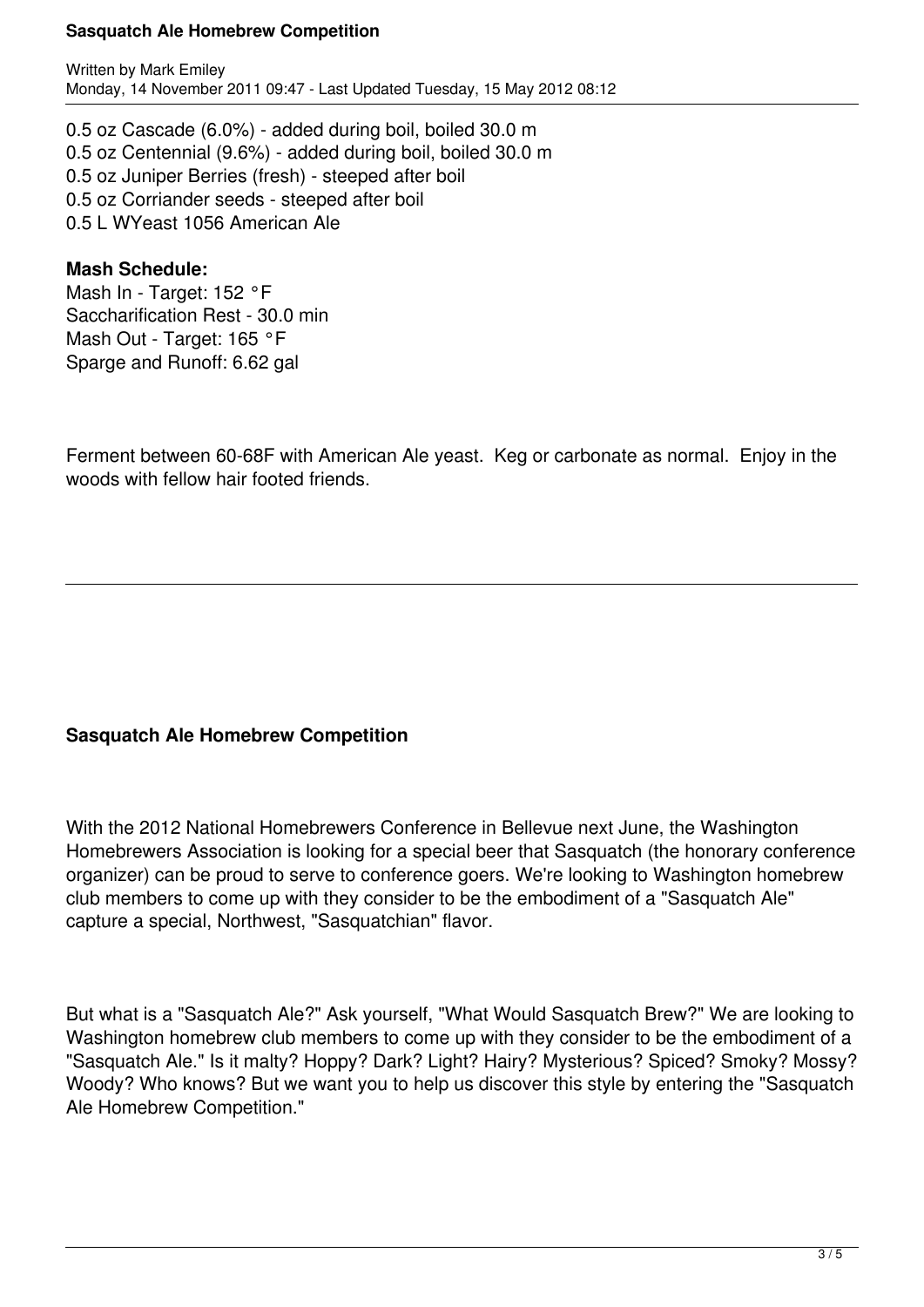The "Sasquatch Ale Homebrew Competition" is open to any Washington resident who is also in a WAHA registered club. (Not in a WAHA registered club? Join one today! You can find a local club at www.wahomebrewers.org/clubs .) Beer submitted to the competition will be evaluated by a panel of judges and fellow homebrewers to determine the beer that most accurately embodies the spirit of a "Sasquatch Ale." The winner will get to have their beer will be scaled up and bre[wed on a 1 barrel system. Throu](clubs)ghout the National Homebrewers Conference, Sasquatch himself will serve the beer to conference attendees. The winner will be recognized at the conference as the originator of the "Sasquatchian Ale" style and have the honor of serving their beer to renowned members of the American Homebrewers Association!

What do you need to do to enter? First, design and brew a beer that you feel embodies a "Sasquatchian Ale." Then bottle up 3 12 oz bottles and register your entry online at www.waho mebrewers.org/sasquatch

. You will enter your beer as Category 23 – Specialty beer. The registration tool will allow you to enter your recipe so make sure to enter it completely. ENTRIES WITHOUT RECIP[ES WILL](sasquatch) [NOT BE CONSIDERED.](sasquatch) 

# **In the "Special Ingredients" section of the entry form, please enter a 3-5 sentence description of why this beer embodies a "Sasquatchian Ale."**

After registering, you will print out your recipe entry form and bottle IDs to attach to your bottles with a rubber band. Please black out any bottle cap markings. For each entry you submit, please include a \$5 entry fee (cash or check made out to "Larry's Brewing Supply"). Finally, either drop off or mail your entry to Larry's Brewing Supply by Wednesday, February 8th. Entries will be evaluated over the next week and we'll post the winner as soon as possible afterwards.

There are a few things to keep in mind while designing your beer. It will need to be something that can be feasibly replicated on a 1-1.5 barrel system. Please, no completely crazy ingredients or processes. It also needs to be brewable and consumable within around a 3 month timeframe.

So get brewing today and let your inner Sasquatch come out! Good luck!

# **Important Information:**

Entry Fee: \$5 per entry (3 12 oz. bottles per entry) – ENTRANTS MUST BE A MEMBER OF A WAHA REGISTERED CLUB – JOIN ONE TODAY!